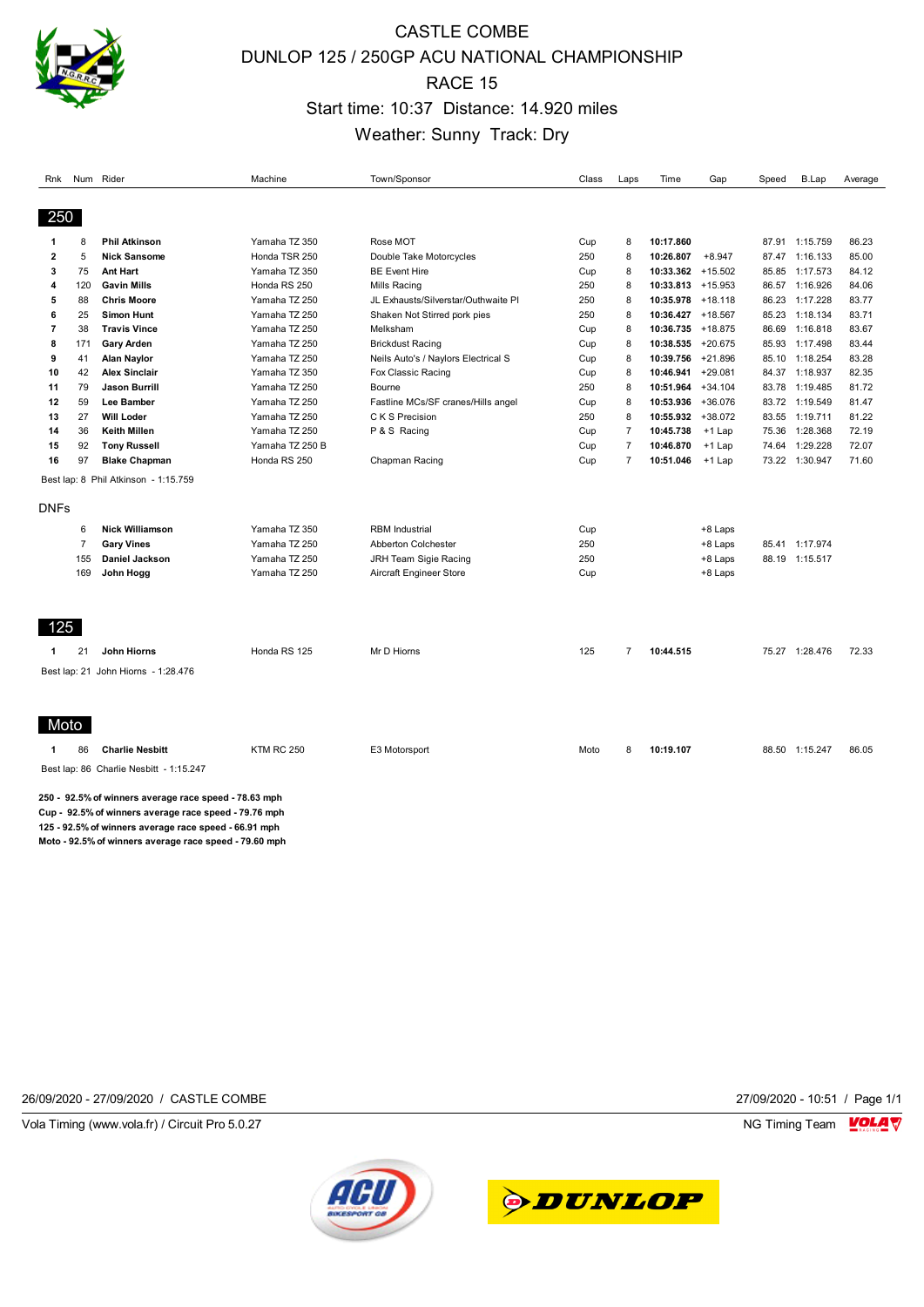

# CASTLE COMBE DUNLOP 125 / 250GP ACU NATIONAL CHAMPIONSHIP RACE 15 LAP TIMES

| Lap            | Time                 | Lap            | Time                   |
|----------------|----------------------|----------------|------------------------|
|                |                      |                |                        |
|                | <u>Alan Naylor</u>   | 1              |                        |
|                |                      | $\overline{2}$ | 1:30.947               |
|                |                      | 3              | 1:32.121               |
|                | <b>START</b>         | 4              | 1:32.537               |
| 1              |                      | 5              | 1:34.141               |
| $\overline{2}$ | 1:19.252             | 6              | 1:34.467               |
| 3              | 1:18.948             |                | <b>FINISH</b>          |
| 4              | 1:18.521             | 7              | 1:32.139               |
| 5              | 1:19.003             |                |                        |
| 6              | 1:18.254             |                |                        |
| $\overline{7}$ | 1:18.835             |                | <b>Charlie Nesbitt</b> |
|                | <b>FINISH</b>        |                |                        |
| 8              | 1:19.100             |                |                        |
|                |                      |                | <b>START</b>           |
|                |                      | 1              |                        |
|                | <b>Alex Sinclair</b> | $\overline{2}$ | 1:16.969               |
|                |                      | 3              | 1:16.174               |
|                |                      | 4              | 1:15.997               |
|                | <b>START</b>         | 5              | 1:16.045               |
| 1              |                      | 6              | 1:15.707               |
| 2              | 1:20.168             | 7              | 1:16.682               |
| 3              | 1:19.513             |                | <b>FINISH</b>          |
| 4              | 1:18.937             | 8              | 1:15.247               |
| 5              | 1:19.113             |                |                        |
| 6              | 1:19.208             |                |                        |
| $\overline{7}$ | 1:20.003             |                | <b>Chris Moore</b>     |
|                | <b>FINISH</b>        |                |                        |
| 8              | 1:20.442             |                |                        |
|                |                      |                | <b>START</b>           |
|                |                      | 1              |                        |
|                | Ant Hart             | $\overline{2}$ | 1:18.722               |
|                |                      | 3              | 1:17.871               |
|                |                      | 4              | 1:17.721               |
|                | <b>START</b>         | 5              | 1:18.201               |
| 1              |                      | 6              | 1:18.623               |
| $\overline{2}$ | 1:19.889             | 7              | 1:20.615               |
| 3              | 1:18.165             |                | <b>FINISH</b>          |
| 4              | 1:17.679             | 8              | 1:17.228               |
| 5              | 1:18.029             |                |                        |
| 6              | 1:17.820             |                |                        |
| 7              | 1:18.305             |                |                        |
|                | <b>FINISH</b>        |                | Daniel Jackson         |
| 8              | 1:17.573             |                |                        |
|                |                      |                | <b>START</b>           |
|                |                      | 1              |                        |
|                |                      | $\overline{2}$ | 1:16.803               |
|                | <b>Blake Chapman</b> | 3              | 1:16.169               |
|                |                      | 4              | 1:15.517               |
|                | <b>START</b>         | 5              | 1:15.829               |

| 6             | 1:16.891<br><b>FINISH</b> |  |  |  |  |
|---------------|---------------------------|--|--|--|--|
|               |                           |  |  |  |  |
|               |                           |  |  |  |  |
|               | Gary Arden                |  |  |  |  |
|               |                           |  |  |  |  |
|               | <b>START</b>              |  |  |  |  |
| 1             |                           |  |  |  |  |
| 2             | 1:18.595                  |  |  |  |  |
| 3             | 1:18.963                  |  |  |  |  |
| 4             | 1:17.884                  |  |  |  |  |
| 5             | 1:17.498                  |  |  |  |  |
| 6             | 1:17.940                  |  |  |  |  |
| 7             | 1:20.703                  |  |  |  |  |
| <b>FINISH</b> |                           |  |  |  |  |
| 8             | 1:19.454                  |  |  |  |  |
|               |                           |  |  |  |  |
|               |                           |  |  |  |  |

Lap Time

### Gary Vines

| <b>START</b>  |          |  |  |  |
|---------------|----------|--|--|--|
| 1             |          |  |  |  |
| 2             | 1:18.748 |  |  |  |
| 3             | 1:17.974 |  |  |  |
| 4             | 1:18.331 |  |  |  |
| 5             | 1:18.564 |  |  |  |
| <b>FINISH</b> |          |  |  |  |

## Gavin Mills

|   | <b>START</b>  |
|---|---------------|
| 1 |               |
| 2 | 1:18.850      |
| 3 | 1:17.821      |
| 4 | 1:16.926      |
| 5 | 1:17.834      |
| 6 | 1:17.920      |
| 7 | 1:18.042      |
|   | <b>FINISH</b> |
| 8 | 1:17.835      |
|   |               |
|   |               |

Jason Burrill

26/09/2020 - 27/09/2020 / CASTLE COMBE 27/09/2020 - 10:48 / Page 1/2

Vola Timing (www.vola.fr) / Circuit Pro 5.0.27 NG Timing Team VOLA V



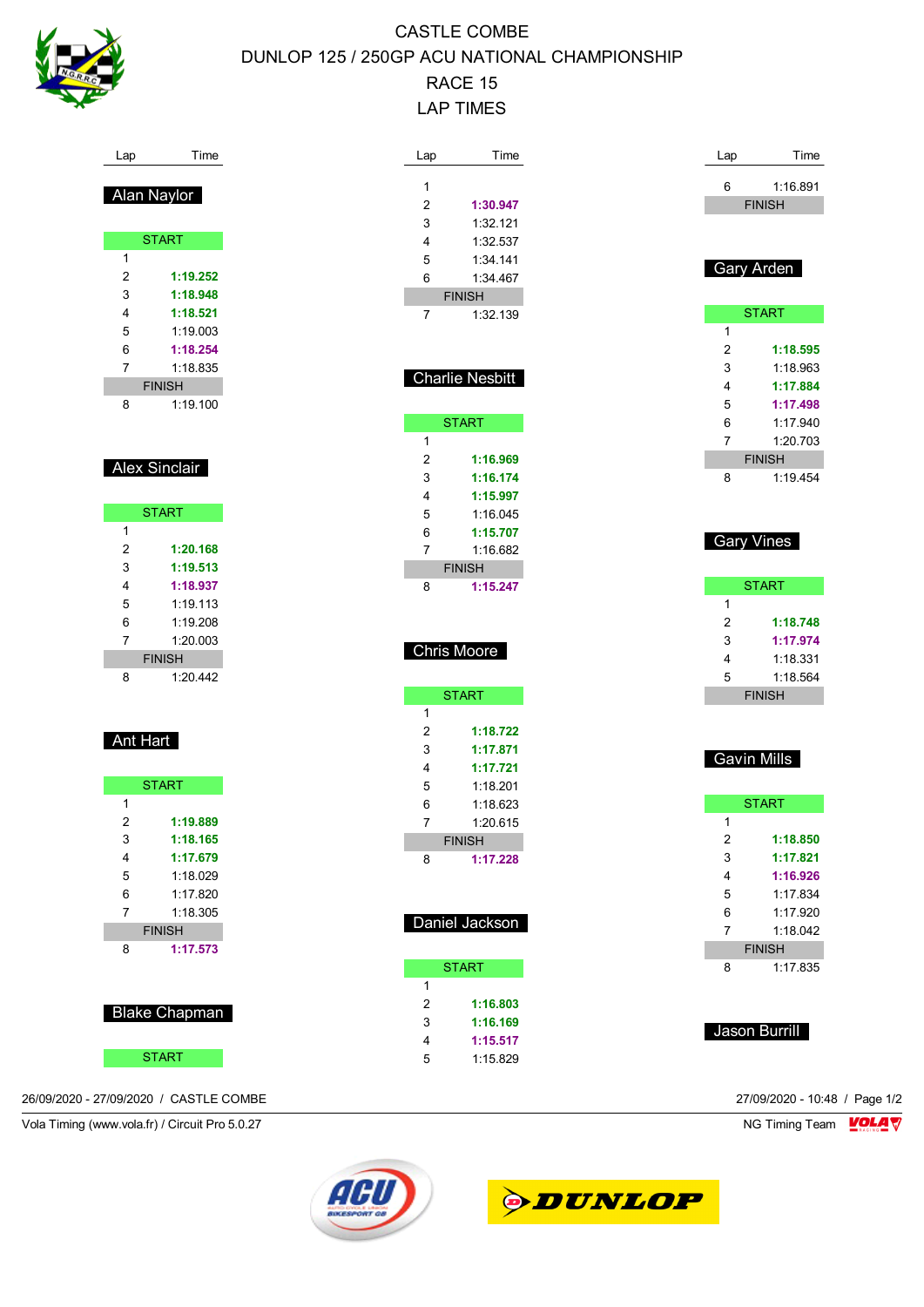CASTLE COMBE DUNLOP 125 / 250GP ACU NATIONAL CHAMPIONSHIP RACE 15 LAP TIMES

| Lap | Time          |
|-----|---------------|
|     |               |
|     | <b>START</b>  |
| 1   |               |
| 2   | 1:21.458      |
| 3   | 1:20.670      |
| 4   | 1:19.485      |
| 5   | 1:19.720      |
| 6   | 1.19829       |
| 7   | 1:21.209      |
|     | <b>FINISH</b> |
| 8   | 1:20.503      |

## John Hiorns

| <b>START</b> |               |  |  |  |
|--------------|---------------|--|--|--|
| 1            |               |  |  |  |
| 2            | 1:29.653      |  |  |  |
| 3            | 1:30.891      |  |  |  |
| 4            | 1:32 192      |  |  |  |
| 5            | 1:34.140      |  |  |  |
| 6            | 1:30 785      |  |  |  |
|              | <b>FINISH</b> |  |  |  |
|              | 1:28.476      |  |  |  |

## John Hogg

| <b>START</b>  |  |
|---------------|--|
| <b>FINISH</b> |  |
|               |  |

## Keith Millen

| <b>START</b> |               |  |  |  |
|--------------|---------------|--|--|--|
| 1            |               |  |  |  |
| 2            | 1:31.719      |  |  |  |
| 3            | 1:30.896      |  |  |  |
| 4            | 1:30.603      |  |  |  |
| 5            | 1:29.279      |  |  |  |
| 6            | 1:31.683      |  |  |  |
|              | <b>FINISH</b> |  |  |  |
|              | 1:28.368      |  |  |  |

| Lee Bamber |
|------------|
|------------|

| <b>START</b>  |          |  |  |  |
|---------------|----------|--|--|--|
| 1             |          |  |  |  |
| 2             | 1:21.109 |  |  |  |
| 3             | 1:22.081 |  |  |  |
| 4             | 1:20.726 |  |  |  |
| 5             | 1:20.513 |  |  |  |
| 6             | 1:20.092 |  |  |  |
| 7<br>1:19.549 |          |  |  |  |
| <b>FINISH</b> |          |  |  |  |

| Lap             | Time          |  |  |  |
|-----------------|---------------|--|--|--|
| 8               | 1:19.607      |  |  |  |
|                 |               |  |  |  |
|                 |               |  |  |  |
|                 | Nick Sansome  |  |  |  |
|                 | <b>START</b>  |  |  |  |
| 1               |               |  |  |  |
| 2               | 1:16.921      |  |  |  |
| 3               | 1:16.133      |  |  |  |
| 4               | 1.17579       |  |  |  |
| 5               | 1.17472       |  |  |  |
| 6               | 1.16982       |  |  |  |
| 7               | 1.19198       |  |  |  |
|                 | <b>FINISH</b> |  |  |  |
| 8               | 1:17.956      |  |  |  |
|                 |               |  |  |  |
|                 |               |  |  |  |
| Nick Williamson |               |  |  |  |
|                 |               |  |  |  |

| START         |  |
|---------------|--|
| <b>FINISH</b> |  |

#### Phil Atkinson

|   | <b>START</b>  |
|---|---------------|
| 1 |               |
| 2 | 1:16.395      |
| 3 | 1:16.057      |
| 4 | 1:15.759      |
| 5 | 1:15.980      |
| 6 | 1:17.231      |
| 7 | 1.17150       |
|   | <b>FINISH</b> |
| 8 | 1:16.377      |

## Simon Hunt

|   | <b>START</b>  |
|---|---------------|
| 1 |               |
| 2 | 1:18.251      |
| 3 | 1:18.333      |
| 4 | 1:18.134      |
| 5 | 1.18475       |
| 6 | 1.18487       |
| 7 | 1:20.405      |
|   | <b>FINISH</b> |
| 8 | 1:18.298      |
|   |               |
|   |               |
|   |               |

## Tony Russell

**START** 

| Lap | Time          |
|-----|---------------|
|     |               |
| 1   |               |
| 2   | 1:30.828      |
| 3   | 1:29.228      |
| 4   | 1:30.092      |
| 5   | 1:32.286      |
| 6   | 1:31.845      |
|     | <b>FINISH</b> |
|     | 1:31.246      |

## **Travis Vince**

|   | <b>START</b>  |
|---|---------------|
| 1 |               |
| 2 | 1:20.782      |
| 3 | 1:17.433      |
| 4 | 1:17.154      |
| 5 | 1:17 238      |
| 6 | 1:16.818      |
| 7 | 1:18.966      |
|   | <b>FINISH</b> |
| R | 1:17.770      |

#### Will Loder

|   | <b>START</b>  |
|---|---------------|
| 1 |               |
| 2 | 1:20.567      |
| 3 | 1:20.856      |
| 4 | 1:21.161      |
| 5 | 1:20.721      |
| 6 | 1.21.314      |
| 7 | 1:20681       |
|   | <b>FINISH</b> |
| ឧ | 1:19.711      |

26/09/2020 - 27/09/2020 / CASTLE COMBE

Vola Timing (www.vola.fr) / Circuit Pro 5.0.27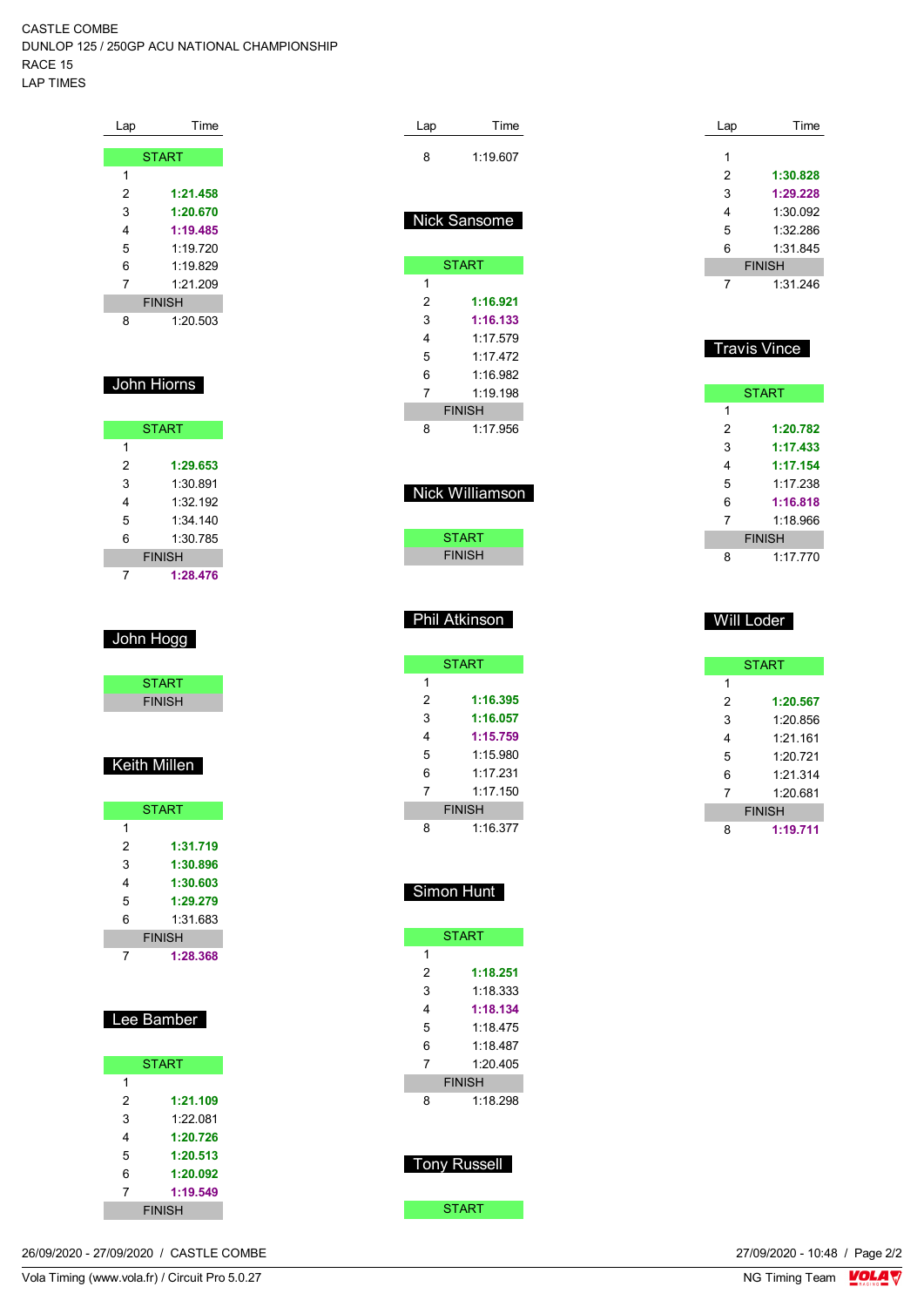

# CASTLE COMBE DUNLOP 125 / 250GP ACU NATIONAL CHAMPIONSHIP RACE 15 LAP CHART

|                  | 1. | 2.  | 3. | $\mathbf{4}$ | 5.                       | 6. | 7.  | 8. | 9.  | 10. | 11. | 12. | 13. | 14. | 15. | 16. | 17. | 18. | 19. | 20. |
|------------------|----|-----|----|--------------|--------------------------|----|-----|----|-----|-----|-----|-----|-----|-----|-----|-----|-----|-----|-----|-----|
| Start            |    |     |    |              |                          |    |     |    |     |     |     |     |     |     |     |     |     |     |     |     |
| Lap 1            | 8  | 155 | 5  |              | 75                       | 25 | 86  | 88 | 171 | 41  | 120 | 79  | 42  | 59  | 38  | 27  | 97  | 21  | 92  | 36  |
| Lap2             | 8  | 155 | 5  | 86           | 7                        | 25 | 88  | 75 | 171 | 41  | 120 | 42  | 79  | 38  | 59  | 27  | 97  | 21  | 92  | 36  |
| Lap <sub>3</sub> | 8  | 155 | 5  | 86           | ۰.                       | 25 | 88  | 75 | 171 | 120 | 41  | 38  | 42  | 79  | 27  | 59  | 97  | 21  | 92  | 36  |
| Lap <sub>4</sub> | 8  | 155 | 5  | 86           | $\overline{\phantom{a}}$ | 25 | 88  | 75 | 120 | 171 | 41  | 38  | 42  | 79  | 27  | 59  | 97  | 21  | 92  | 36  |
| Lap <sub>5</sub> | 8  | 155 | 86 | 5            | ⇁                        | 25 | 88  | 75 | 120 | 171 | 38  | 41  | 42  | 79  | 27  | 59  | 92  | 97  | 21  | 36  |
| Lap6             | 8  | 155 | 86 | 5            | 75                       | 25 | 120 | 88 | 171 | 38  | 41  | 42  | 79  | 59  | 27  | 92  | 21  | 36  | 97  |     |
| Lap <sub>7</sub> | 8  | 86  | 5  | 75           | 120                      | 25 | 88  | 38 | 171 | 41  | 42  | 79  | 59  | 27  | 21  | 36  | 92  | 97  |     |     |
| Lap <sub>8</sub> | 8  | 86  | 5  | 75           | 120                      | 88 | 25  | 38 | 171 | 41  | 42  | 79  | 59  | 27  |     |     |     |     |     |     |

26/09/2020 - 27/09/2020 / CASTLE COMBE 27/09/2020 - 10:51 / Page 1/1

Vola Timing (www.vola.fr) / Circuit Pro 5.0.27 **NG Timing Team** MG Timing Team MG Timing Team MC Timing Team MC Timing Team MC Timing Team MC Timing Team MC Timing Team MC Timing Team MC Timing Team MC Timing Team MC Timin



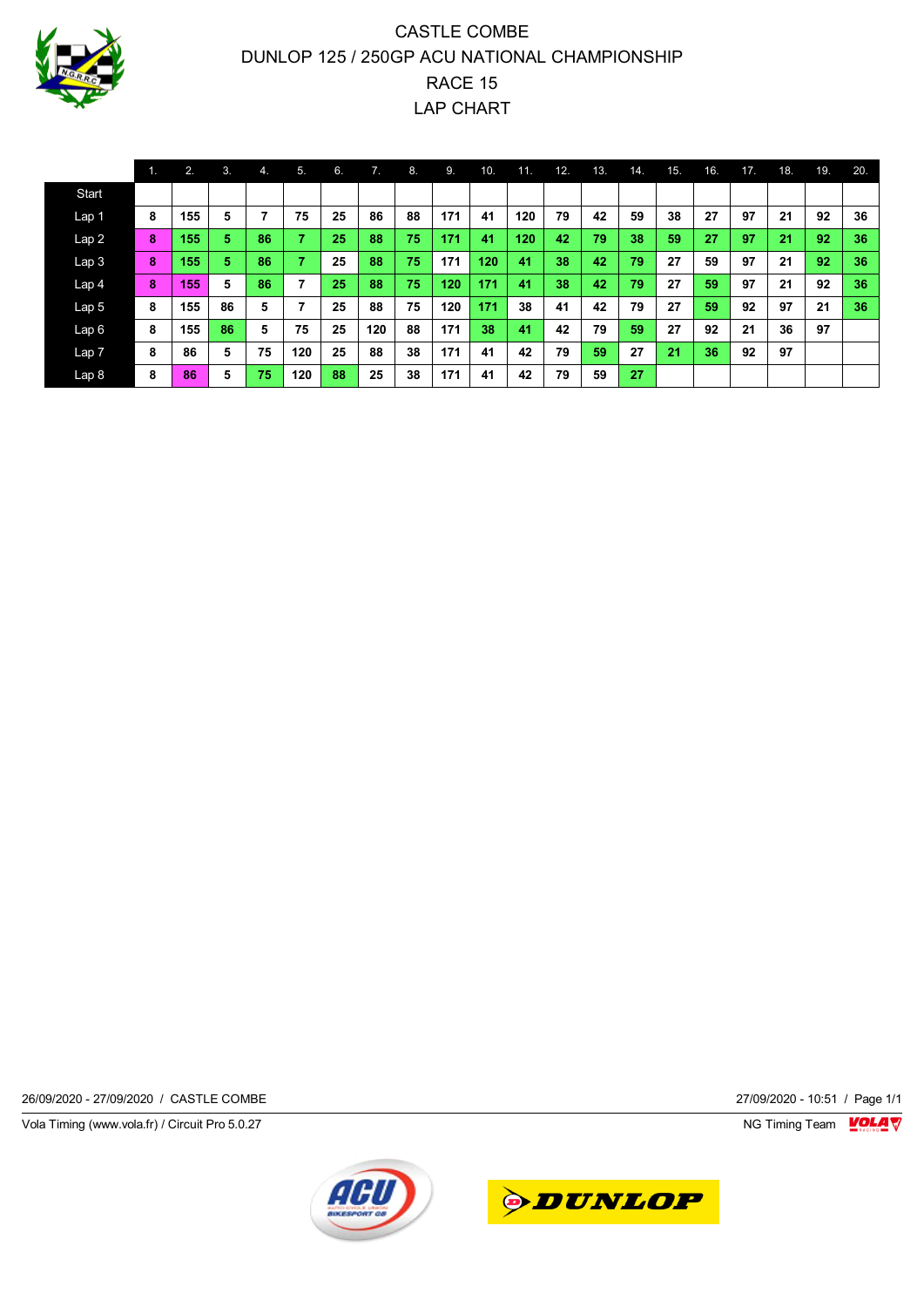

## CASTLE COMBE DUNLOP 125 / 250GP ACU NATIONAL CHAMPIONSHIP RACE 25 STARTING GRID

12 Laps = 22.200 Km



26/09/2020 - 27/09/2020 / CASTLE COMBE 27/09/2020 - 10:53 / Page 1/1

Vola Timing (www.vola.fr) / Circuit Pro 5.0.27 NG Timing Team NG Timing Team NG Timing Team NG Timing Team NG



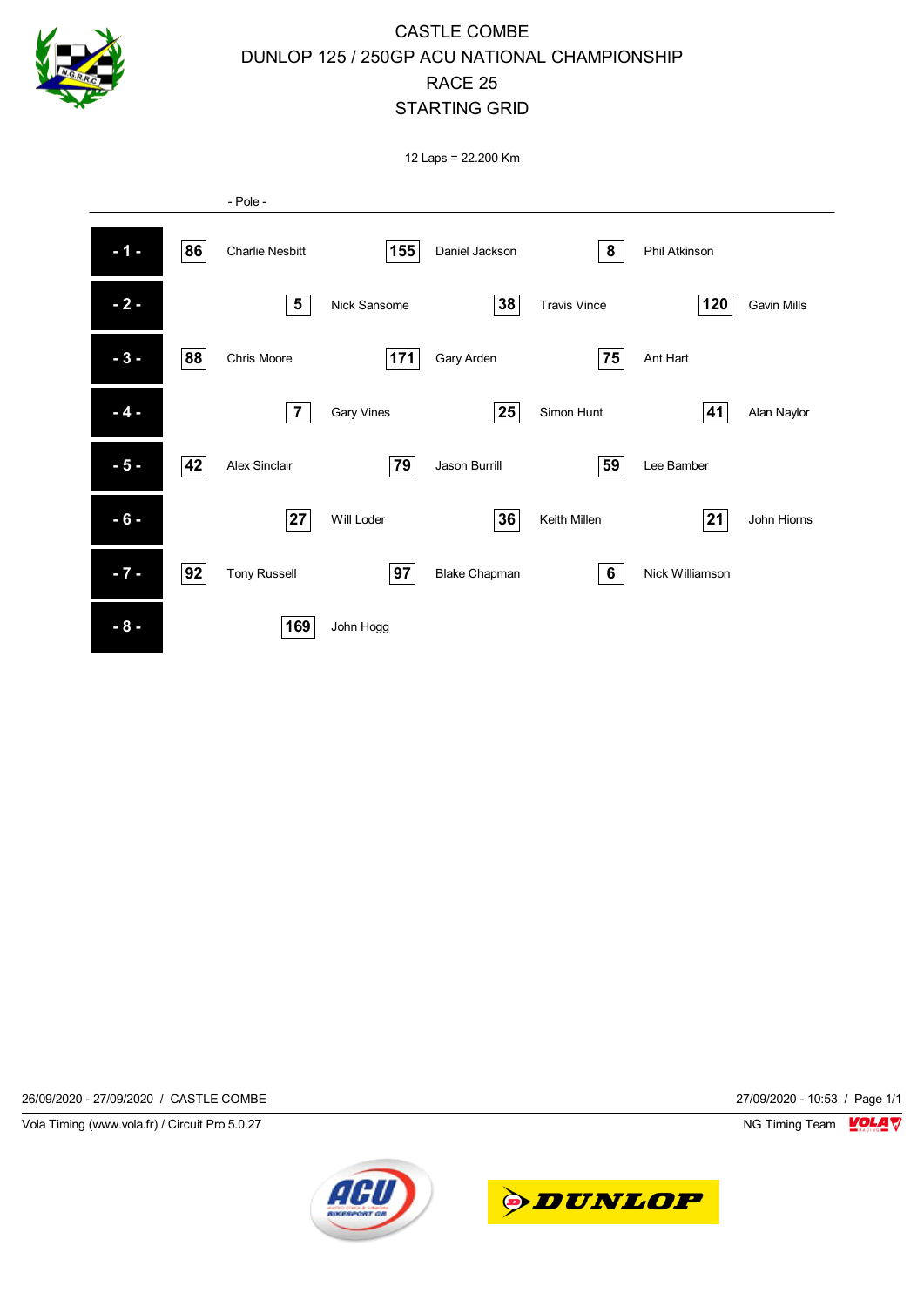

# CASTLE COMBE DUNLOP 125 / 250GP ACU NATIONAL CHAMPIONSHIP RACE 25 Start time: 14:49 Distance: 18.650 miles Weather: Sunny Track: Dry

| Rnk            |                | Num Rider                                                                                                                                                                                                                     | Machine           | Town/Sponsor                        | Class | Laps | Time                 | Gap        | Speed | B.Lap          | Average |
|----------------|----------------|-------------------------------------------------------------------------------------------------------------------------------------------------------------------------------------------------------------------------------|-------------------|-------------------------------------|-------|------|----------------------|------------|-------|----------------|---------|
| 250            |                |                                                                                                                                                                                                                               |                   |                                     |       |      |                      |            |       |                |         |
| 1              | 8              | <b>Phil Atkinson</b>                                                                                                                                                                                                          | Yamaha TZ 350     | Rose MOT                            | Cup   | 10   | 12:49.784            |            |       | 87.97 1:15.706 | 86.51   |
| 2              | 5              | <b>Nick Sansome</b>                                                                                                                                                                                                           | Honda TSR 250     | Double Take Motorcycles             | 250   | 10   | 12:55.898            | $+6.114$   |       | 87.65 1:15.980 | 85.83   |
| 3              | 38             | <b>Travis Vince</b>                                                                                                                                                                                                           | Yamaha TZ 250     | Melksham                            | Cup   | 10   | $13:06.146 + 16.362$ |            | 87.28 | 1:16.298       | 84.71   |
| 4              | 42             | <b>Alex Sinclair</b>                                                                                                                                                                                                          | Yamaha TZ 350     | Fox Classic Racing                  | Cup   | 10   | 13:07.932 +18.148    |            |       | 86.09 1:17.354 | 84.52   |
| 5              | $\overline{7}$ | <b>Gary Vines</b>                                                                                                                                                                                                             | Yamaha TZ 250     | Abberton Colchester                 | 250   | 10   | $13:08.110 + 18.326$ |            |       | 86.37 1:17.103 | 84.50   |
| 6              | 88             | <b>Chris Moore</b>                                                                                                                                                                                                            | Yamaha TZ 250     | JL Exhausts/Silverstar/Outhwaite Pl | 250   | 10   | 13:08.619 +18.835    |            |       | 86.03 1:17.408 | 84.45   |
| $\overline{7}$ | 41             | Alan Naylor                                                                                                                                                                                                                   | Yamaha TZ 250     | Neils Auto's / Naylors Electrical S | Cup   | 10   | 13:09.177 +19.393    |            |       | 86.25 1:17.213 | 84.39   |
| 8              | 171            | <b>Gary Arden</b>                                                                                                                                                                                                             | Yamaha TZ 250     | <b>Brickdust Racing</b>             | Cup   | 10   | $13:16.452 + 26.668$ |            |       | 86.27 1:17.192 | 83.62   |
| 9              | 25             | <b>Simon Hunt</b>                                                                                                                                                                                                             | Yamaha TZ 250     | Shaken Not Stirred pork pies        | 250   | 10   | 13:21.961            | $+32.177$  |       | 84.59 1:18.728 | 83.04   |
| 10             | 27             | <b>Will Loder</b>                                                                                                                                                                                                             | Yamaha TZ 250     | C K S Precision                     | 250   | 10   | 13:22.648            | $+32.864$  |       | 85.39 1:17.987 | 82.97   |
| 11             | 79             | <b>Jason Burrill</b>                                                                                                                                                                                                          | Yamaha TZ 250     | Bourne                              | 250   | 10   | 13:23.547 +33.763    |            | 84.16 | 1:19.133       | 82.88   |
| 12             | 97             | <b>Blake Chapman</b>                                                                                                                                                                                                          | Honda RS 250      | Chapman Racing                      | Cup   | 9    | 13:10.520            | +1 Lap     |       | 77.53 1:25.894 | 75.82   |
| 13             | 36             | <b>Keith Millen</b>                                                                                                                                                                                                           | Yamaha TZ 250     | P & S Racing                        | Cup   | 9    | 13:17.935            | +1 Lap     | 77.41 | 1:26.035       | 75.11   |
|                |                | Best lap: 8 Phil Atkinson - 1:15.706                                                                                                                                                                                          |                   |                                     |       |      |                      |            |       |                |         |
| <b>DNFs</b>    |                |                                                                                                                                                                                                                               |                   |                                     |       |      |                      |            |       |                |         |
|                | 59             | Lee Bamber                                                                                                                                                                                                                    | Yamaha TZ 250     | Fastline MCs/SF cranes/Hills angel  | Cup   |      |                      | $+10$ Laps |       | 83.93 1:19.346 |         |
|                | 75             | <b>Ant Hart</b>                                                                                                                                                                                                               | Yamaha TZ 350     | <b>BE Event Hire</b>                | Cup   |      |                      | $+10$ Laps |       | 85.96 1:17.470 |         |
|                | 92             | <b>Tony Russell</b>                                                                                                                                                                                                           | Yamaha TZ 250 B   |                                     | Cup   |      |                      | $+10$ Laps |       | 74.46 1:29.435 |         |
|                | 120            | <b>Gavin Mills</b>                                                                                                                                                                                                            | Honda RS 250      | Mills Racing                        | 250   |      |                      | $+10$ Laps | 85.40 | 1:17.980       |         |
|                | 169            | John Hogg                                                                                                                                                                                                                     | Yamaha TZ 250     | Aircraft Engineer Store             | Cup   |      |                      | +10 Laps   |       | 76.91 1:26.587 |         |
|                |                |                                                                                                                                                                                                                               |                   |                                     |       |      |                      |            |       |                |         |
| 125            |                |                                                                                                                                                                                                                               |                   |                                     |       |      |                      |            |       |                |         |
| -1             | 21             | John Hiorns                                                                                                                                                                                                                   | Honda RS 125      | Mr D Hiorns                         | 125   | 9    | 13:20.612            |            |       | 76.66 1:26.871 | 74.86   |
|                |                | Best lap: 21 John Hiorns - 1:26.871                                                                                                                                                                                           |                   |                                     |       |      |                      |            |       |                |         |
|                |                |                                                                                                                                                                                                                               |                   |                                     |       |      |                      |            |       |                |         |
| Moto           |                |                                                                                                                                                                                                                               |                   |                                     |       |      |                      |            |       |                |         |
| $\mathbf{1}$   | 86             | <b>Charlie Nesbitt</b>                                                                                                                                                                                                        | <b>KTM RC 250</b> | E3 Motorsport                       | Moto  | 10   | 12:43.215            |            |       | 88.95 1:14.873 | 87.26   |
|                |                | Best lap: 86 Charlie Nesbitt - 1:14.873                                                                                                                                                                                       |                   |                                     |       |      |                      |            |       |                |         |
|                |                | 250 - 92.5% of winners average race speed - 79.39 mph<br>Cup - 92.5% of winners average race speed - 79.93 mph<br>125 92.5% of winners average race speed 69.25 mph<br>Moto - 92.5% of winners average race speed - 80.72 mph |                   |                                     |       |      |                      |            |       |                |         |
|                |                |                                                                                                                                                                                                                               |                   |                                     |       |      |                      |            |       |                |         |

26/09/2020 - 27/09/2020 / CASTLE COMBE 27/09/2020 - 15:06 / Page 1/1

Vola Timing (www.vola.fr) / Circuit Pro 5.0.27 **NG Timing Team MOLA View Account Property** NG Timing Team MOLA View



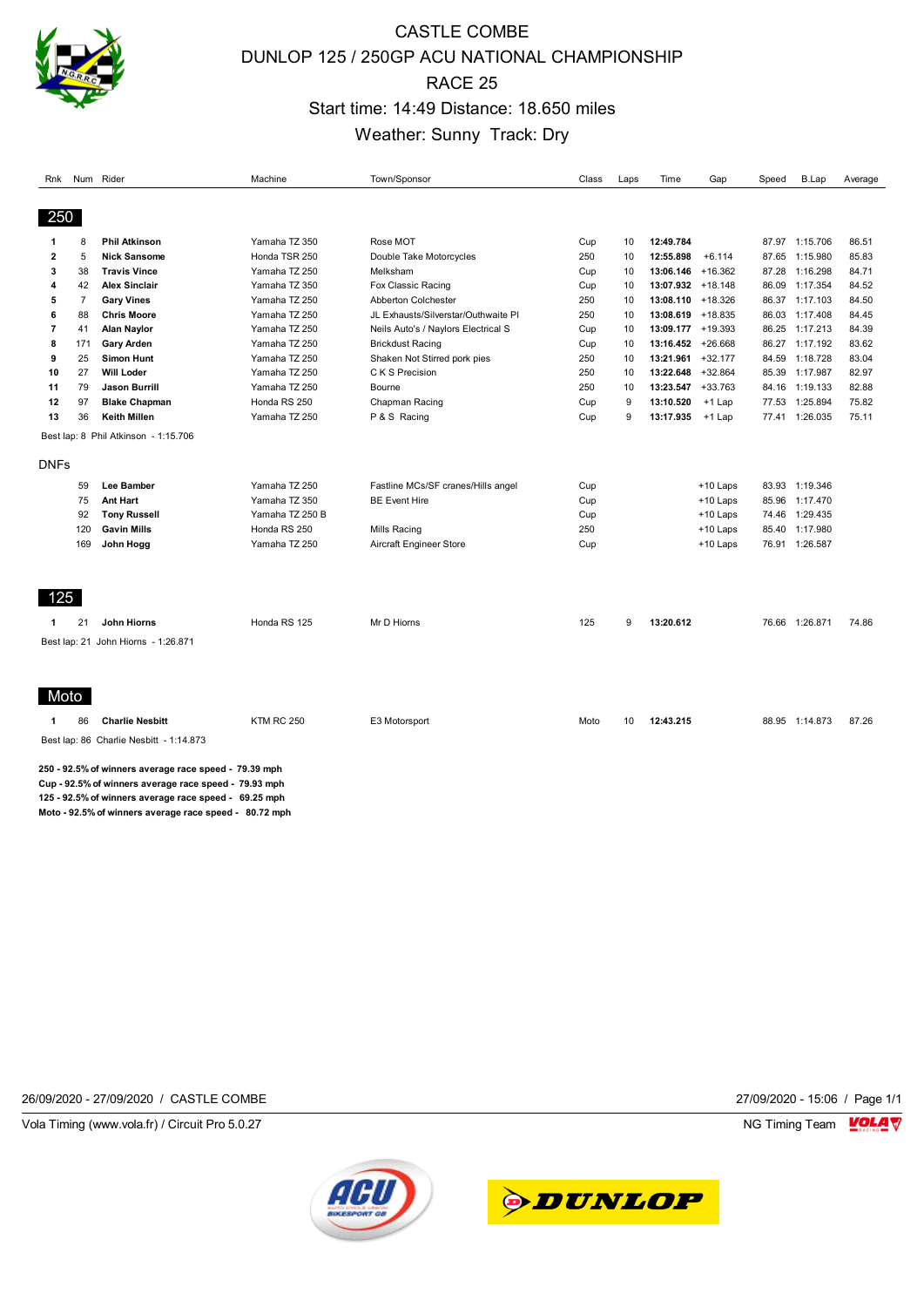

# CASTLE COMBE DUNLOP 125 / 250GP ACU NATIONAL CHAMPIONSHIP RACE 25 LAP TIMES

| Time<br>Lap                                    | Lap          | Time<br>Lap                         | Time                            |
|------------------------------------------------|--------------|-------------------------------------|---------------------------------|
| Alan Naylor                                    |              | <b>START</b>                        | <b>START</b>                    |
|                                                | $\mathbf{1}$ | $\mathbf{1}$                        |                                 |
| <b>START</b>                                   | 2            | 2<br>1:27.980                       | 1:19.583<br>1:17.192            |
| $\mathbf{1}$                                   | 3<br>4       | 3<br>1:27.650<br>1:28.934<br>4      | 1:17.681                        |
| $\overline{c}$<br>1:18.354                     | 5            | 1:26.521<br>5                       | 1:18.250                        |
| 3<br>1:18.369                                  | 6            | 1:25.894<br>6                       | 1:18.296                        |
| 4<br>1:18.017                                  | 7            | 7<br>1:25.995                       | 1:17.952                        |
| 5<br>1:18.070                                  | 8            | 1:27.494<br>8                       | 1:18.794                        |
| 1:18.178<br>6                                  |              | <b>FINISH</b><br>9                  | 1:20.240                        |
| $\overline{7}$<br>1:18.152                     | 9            | 1:26.921                            | <b>FINISH</b>                   |
| 8<br>1:17.401                                  |              | 10                                  | 1:20.422                        |
| 1:17.744<br>9                                  |              |                                     |                                 |
| <b>FINISH</b>                                  |              |                                     |                                 |
| 1:17.213<br>10                                 |              | <b>Charlie Nesbitt</b>              | <b>Gary Vines</b>               |
|                                                |              | <b>START</b>                        |                                 |
|                                                | $\mathbf{1}$ |                                     | <b>START</b>                    |
| <b>Alex Sinclair</b>                           | 2            | $\mathbf{1}$<br>1:16.020            |                                 |
|                                                | 3            | 2<br>1:15.924                       | 1:18.169                        |
| <b>START</b>                                   | 4            | 3<br>1:15.749                       | 1:17.816                        |
| $\mathbf{1}$                                   | 5            | 1:15.657<br>4                       | 1:17.322                        |
| $\overline{2}$<br>1:17.726                     | 6            | 1:15.583<br>5                       | 1:17.985                        |
| 3<br>1:17.415                                  | 7            | 1:15.487<br>6                       | 1:17.539                        |
| 1:17.767<br>4                                  | 8            | 7<br>1:15.187                       | 1:18.441                        |
| 5<br>1:17.825                                  |              |                                     | 1:17.103                        |
| 6<br>1:17.354                                  | 9            | 8<br>1:15.128<br>9                  |                                 |
| 7<br>1:17.862                                  |              | <b>FINISH</b>                       | 1:20.351                        |
| 8<br>1:18.093                                  | 10           | 1:14.873                            | <b>FINISH</b>                   |
| 9<br>1:19.727                                  |              | 10                                  | 1:17.190                        |
| <b>FINISH</b>                                  |              |                                     |                                 |
| 1:18.203<br>10                                 |              | <b>Chris Moore</b>                  |                                 |
|                                                |              |                                     | Gavin Mills                     |
|                                                |              | <b>START</b>                        |                                 |
| Ant Hart                                       | 1            |                                     | <b>START</b>                    |
|                                                | 2            | 1<br>1:17.408                       |                                 |
|                                                | 3            | $\overline{\mathbf{c}}$<br>1:17.961 | 1:18.673                        |
| <b>START</b>                                   | 4            | 1:17.706<br>3                       | 1:18.491                        |
| 1                                              | 5            | 1:18.540<br>4                       | 1:17.980                        |
| $\overline{c}$<br>1:17.639                     | 6            | 1:18.089<br>5                       | 1:18.225                        |
| 3<br>1:17.997                                  | 7            | 1:19.382<br>6                       | 1:18.169                        |
| 1:17.470<br>4                                  | 8            | 1:17.455<br>$\overline{7}$          | 1:18.116                        |
| 1:17.640<br>5                                  | 9            | 1:19.795                            | <b>FINISH</b>                   |
| 1:17.953<br>6                                  |              | <b>FINISH</b>                       |                                 |
| <b>FINISH</b>                                  | 10           | 1:17.487                            |                                 |
|                                                |              |                                     | Jason Burrill                   |
| <b>Blake Chapman</b>                           | Gary Arden   |                                     | <b>START</b>                    |
| 26/09/2020 - 27/09/2020 / CASTLE COMBE         |              |                                     | 27/09/2020 - 15:03 / Page 1/2   |
|                                                |              |                                     |                                 |
| Vola Timing (www.vola.fr) / Circuit Pro 5.0.27 |              |                                     | <b>VOLA V</b><br>NG Timing Team |



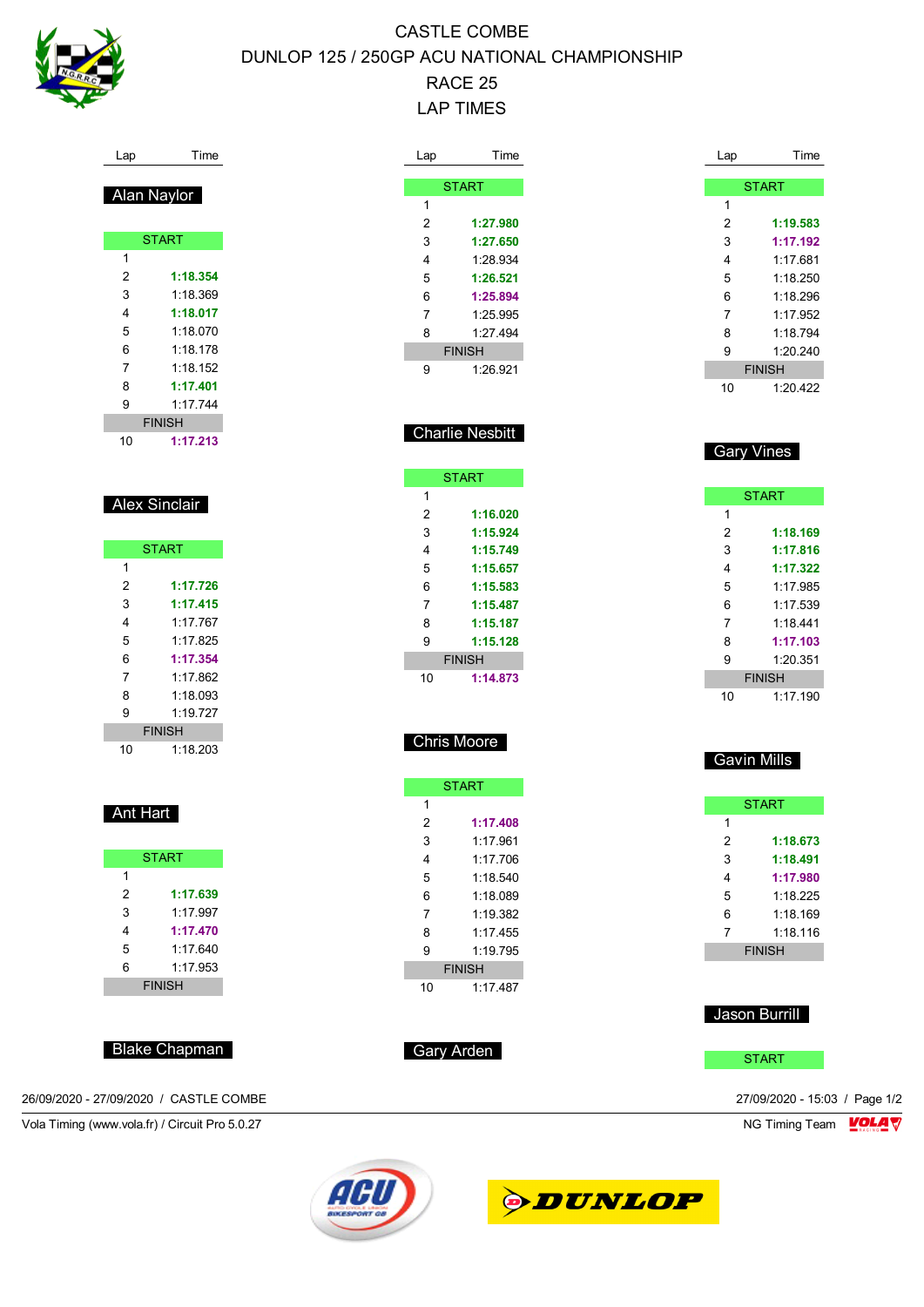CASTLE COMBE DUNLOP 125 / 250GP ACU NATIONAL CHAMPIONSHIP RACE 25 LAP TIMES

| Lap | Time          |
|-----|---------------|
| 1   |               |
| 2   | 1:19.821      |
| 3   | 1:19.252      |
| 4   | 1:19.133      |
| 5   | 1:19.409      |
| 6   | 1.19.357      |
| 7   | 1:19.635      |
| 8   | 1.19424       |
| 9   | 1:19.151      |
|     | <b>FINISH</b> |
| 10  | 1:19.270      |

#### John Hiorns

|   | <b>START</b>  |
|---|---------------|
| 1 |               |
| 2 | 1:28.811      |
| 3 | 1:28.247      |
| 4 | 1.28 867      |
| 5 | 1:27.655      |
| 6 | 1.28 673      |
| 7 | 1:26.940      |
| 8 | 1:28.113      |
|   | <b>FINISH</b> |
| g | 1:26.871      |

#### John Hogg

|   | <b>START</b>  |  |
|---|---------------|--|
|   |               |  |
| 2 | 1:26.587      |  |
|   | <b>FINISH</b> |  |

## Keith Millen

|   | <b>START</b>  |
|---|---------------|
| 1 |               |
| 2 | 1:28.628      |
| 3 | 1:28.304      |
| 4 | 1:28.136      |
| 5 | 1:27.929      |
| 6 | 1:27.921      |
| 7 | 1:27.462      |
| 8 | 1:27.312      |
|   | <b>FINISH</b> |
| 9 | 1:26.035      |
|   |               |
|   |               |
|   |               |
|   | Lee Bamber    |



| Lap                 | Time          |
|---------------------|---------------|
|                     | <b>START</b>  |
| 1                   |               |
| 2                   | 1:29.435      |
|                     | <b>FINISH</b> |
|                     |               |
|                     |               |
| <b>Travis Vince</b> |               |

#### **START**  $\overline{1}$  **1:18.450 1:17.336 1:17.189** 1:17.269 1:18.602 1:17.651 1:17.709 1:18.800 FINISH **1:16.298**

|    | <b>START</b>  |
|----|---------------|
| 1  |               |
| 2  | 1:19.756      |
| 3  | 1:19.395      |
| 4  | 1.19440       |
| 5  | 1:19.352      |
| 6  | 1.20195       |
| 7  | 1:18.734      |
| 8  | 1.19117       |
| 9  | 1.19190       |
|    | <b>FINISH</b> |
| 10 | 1:17.987      |

Will Loder

## Simon Hunt

Lap Time **1:19.346** 1:28.226 FINISH

Nick Sansome

**START** 

 **1:16.424 1:15.980** 1:16.466 1:16.822 1:16.845 1:17.497 1:17.466 1:16.921 FINISH 1:17.131

Phil Atkinson

**START** 

 **1:16.613 1:15.769 1:15.706** 1:15.773 1:15.896 1:16.252 1:17.028 1:16.629 FINISH 1:16.616

|                                 | <b>START</b> |  |  |  |  |  |
|---------------------------------|--------------|--|--|--|--|--|
| 1                               |              |  |  |  |  |  |
| 2                               | 1:19.947     |  |  |  |  |  |
| 3                               | 1:18.962     |  |  |  |  |  |
| 4                               | 1.19 219     |  |  |  |  |  |
| 5                               | 1.19103      |  |  |  |  |  |
| 6                               | 1.19.585     |  |  |  |  |  |
| 7                               | 1.19653      |  |  |  |  |  |
| 8                               | 1:18.728     |  |  |  |  |  |
| 9                               | 1.19262      |  |  |  |  |  |
| <b>FINISH</b><br>1:19.034<br>10 |              |  |  |  |  |  |
|                                 |              |  |  |  |  |  |

Tony Russell

26/09/2020 - 27/09/2020 / CASTLE COMBE

Vola Timing (www.vola.fr) / Circuit Pro 5.0.27

27/09/2020 - 15:04 / Page 2/2<br>NG Timing Team  $\sqrt{\frac{1}{2}}$